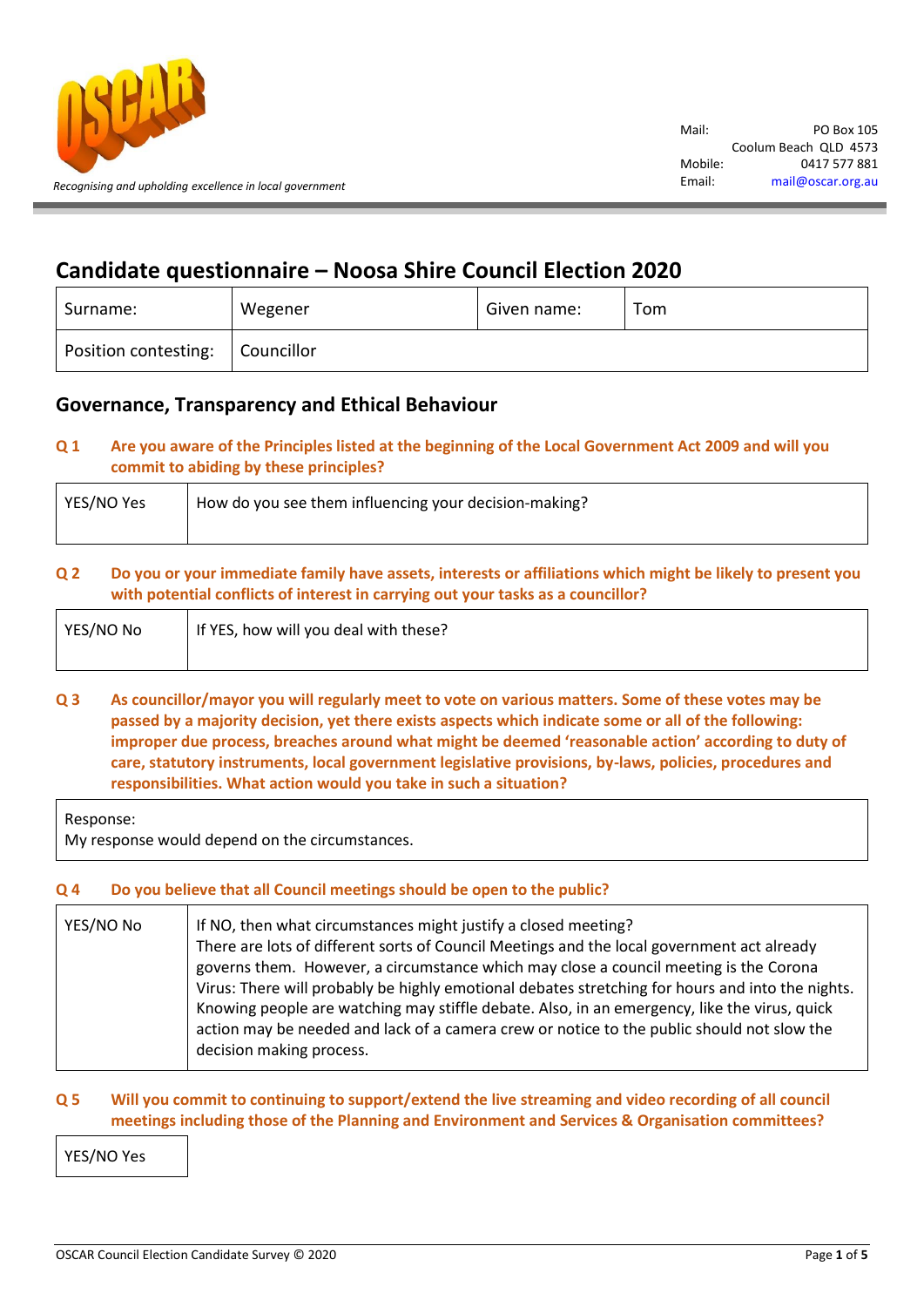#### **Q 6 Do you support that, once the previously published reasons for confidentiality have passed, the live recording, related staff reports and information of the confidential meeting should immediately be made public?**

| YES/NO Yes | If NO, why not? |
|------------|-----------------|
|            |                 |

#### **Q 7 Are you endorsed or supported by any registered political party?**

YES/NO No

## **Climate change**

#### **Q 8 Do you accept the international scientific community's view that global climate change is the result of human activity over the past 200 years, principally through the burning of fossil fuels?**

| YES/NO Yes | If NO, why not? |
|------------|-----------------|
|            |                 |

#### **Q 9 What do you see as the key impacts of Climate Change on the Noosa Shire?**

#### Response:

The rising sea level and the effects on the low lying areas withing the shire.

#### **Q 10 How should the Noosa Shire Council deal with Climate Change now and into the future?**

Response:

Noosa is a world leader in sustainability and climate change thinking. Already Noosa will be hosting the country's forum on climate change. Noosa has the natural land resources and talent to develop and implement climate change stratagies, programs, and education. Noosa's knowledge will be a valuable export commodity or asset. Silicon Vally in California develops computer programs, Noosa develops climate change stratagies. Both create value.

#### **Q 11 Will you advocate for the Noosa Shire Council to promote and support further Climate Change action within the broader community?**

YES/NO Yes

#### **Q 12 Do you support maintaining Noosa Shire Council's Declaration of Climate Emergency?**

| YES/NO Yes | If NO, why not? |
|------------|-----------------|
|            |                 |

## **Q 13 Will you advocate for the Council to have a moratorium on any development proposed in areas vulnerable to the impact of climate change such as in flood-prone areas and coastal zones until such time as the Coastal Hazard Adaptation Plan is completed?**

YES/NO Yes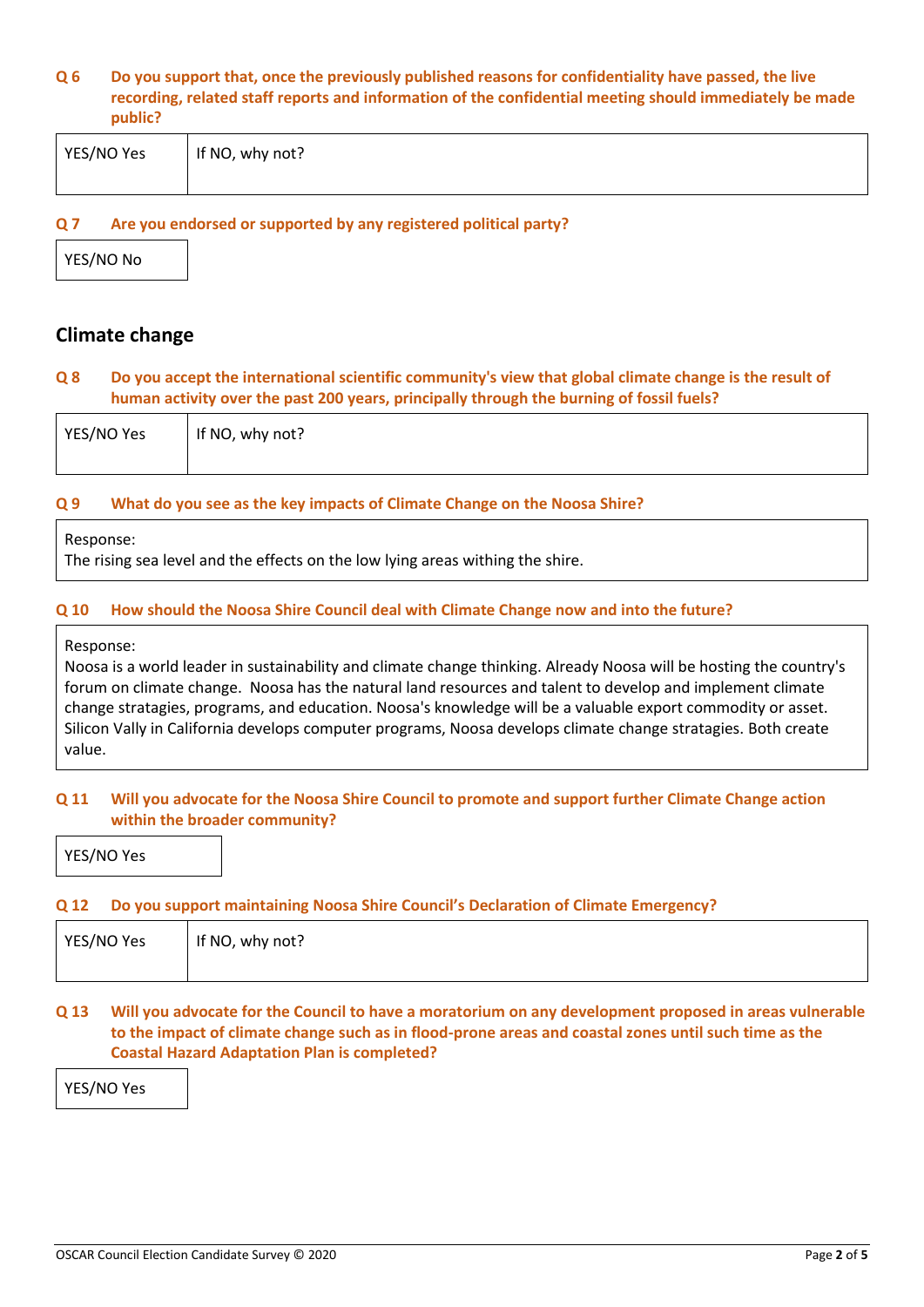# **Planning issues**

## **Q 14 What do you mean by, and how would you measure, sustainable development?**

Response:

First, new developments should not deminish the high standard of living enjoyed by the residents. Our natural environment and low desity is what drives our current tourist side of the economy as well as gives us a high standard of living. Sustainable development is that which sustains what we have now.

#### **Q 15 Do you agree that:**

| (a) | Development Applications that conflict with the relevant Planning Scheme<br>Acceptable Outcomes and other planning instruments should be refused?                                                                                                                                                                       | YES/NO Yes |
|-----|-------------------------------------------------------------------------------------------------------------------------------------------------------------------------------------------------------------------------------------------------------------------------------------------------------------------------|------------|
| (b) | applicants wishing to lodge a Development application that does not substantially<br>comply, or seeks to over-ride the Planning Scheme should be advised to await the<br>formulation of the next planning scheme when they can lodge a submission on that<br>new planning scheme during the public consultation period? | YES/NO Yes |
| (c) | that development that is vulnerable to the impacts of Climate Change, flooding, and<br>inundation be prohibited?                                                                                                                                                                                                        | YES/NO Yes |
| (d) | genuine community consultation should be undertaken in the early stages of a<br>Proposed Planning Scheme amendment and prior to being progressed to the state?                                                                                                                                                          | YES/NO Yes |

## **Q 16 The new Noosa Planning scheme has been approved by the Planning Minister subject to a number of conditions, two of which are of concern to the Council. They are:**

**(1) Provisions for mandating 10% of high density housing as social and community (affordable) housing at the Shire Business Centre and former Noosa Bowling Club site at Noosa Junction.**

**(2) Requirement that Noosa Council adopt the recent State changes to koala protection regulations and remove local provisions.**

#### **(a) Will you support the Noosa Plan as it is?**

| YES/NO Yes | If NO, why not? |
|------------|-----------------|
|            |                 |

## **(b) If elected will you support Noosa Shire Council in negotiating with the State Government to achieve a better outcome for the community in relation to these two provisions?**

| YES/NO No | If NO, why not?<br>I do not know enough about this issue to give an informed answer |
|-----------|-------------------------------------------------------------------------------------|
|           |                                                                                     |

#### **Q 17 What is your understanding of when it is appropriate to override the Planning Scheme, where there are conflicts?**

Response:

This is such a big question. I cannot provide and adiquate answer.

## **Q 18 With respect to the South East Queensland Regional Plan (Shaping SEQ) that was given effect on 11 August 2017, do you support the Plan in its current form relating to the Northern sub-region, including designation of the Urban Footprint and population targets?**

YES/NO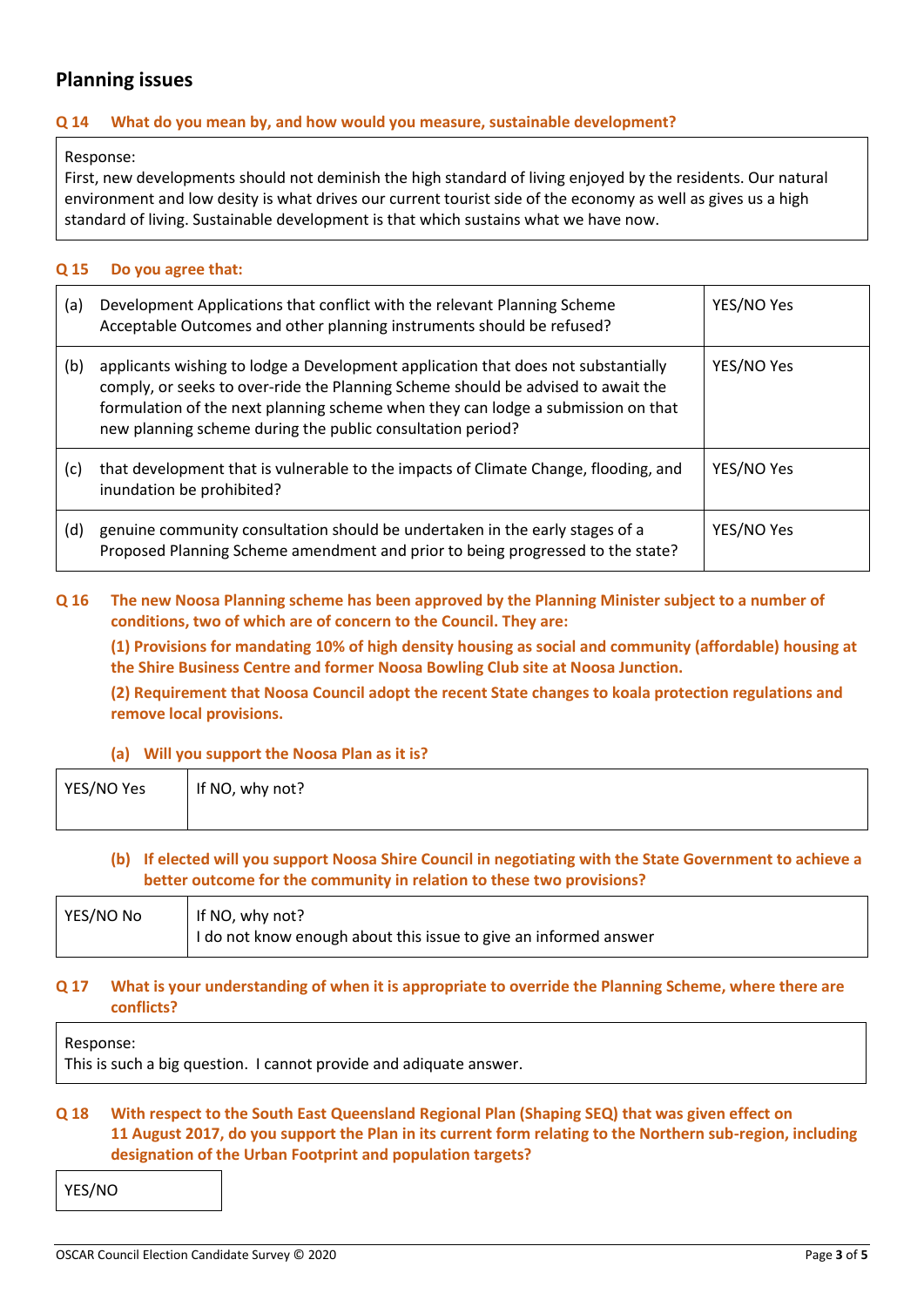#### **Q 19 Do you support the proposed Coolum West intense residential/mixed use development and wave pool proposal on significantly constrained land, which is also outside the urban footprint?**

## **NB The reason for this question being asked of Noosa Shire candidates is that Noosa Tourism published a survey in what appeared to be support for the project**

| YES/NO | If NO, will you, if elected to the Noosa Shire Council, support SCRC community groups in<br>advocating to the State Government against this proposal? |
|--------|-------------------------------------------------------------------------------------------------------------------------------------------------------|
|        |                                                                                                                                                       |

## **General**

## **Q 20a The Noosa Biosphere Reserve designation by UNESCO was recently renewed for another 10 year period. What do you understand is the significance of the Biosphere Reserve designation to the Noosa Shire and its community?**

#### Response:

The biosphere is important because it is a codification of our Noosa culture. We value our natural environment and we want to continue to protect it. The Biosphere does this. Culture can change or be forgotten quickly. The Biosphere gives this culture a tangible, legal status.

## **Q 20b Over the past 10 years the Noosa population has undergone significant change with new residents moving to the area. Will you advocate for an education and marketing program about what it means to local residents and the community as a whole to be a UNESCO Biosphere and how the community can assist in supporting and maintaining that status?**

YES/NO Yes

## **Q 21 Do you support the Environment Levy and its policies, including continued acquisition of land for conservation, partnership funding for Land for Wildlife and other environment programs?**

| YES/NO Yes | If NO, why not? |
|------------|-----------------|
|            |                 |

#### **Q 22 In a recent interview the current Mayor referred to a "Crisis" in the Noosa River with biodiversity plummeting. What actions would you propose to address this issue?**

#### Response:

The reintroduction of fish stocks to depleted areas is something I know about. I have seen numerous examples of successful programs. Bringing the oyster beds back is essential. I will go back to the University of the Sunshine Coast, where I recently received a PhD, to find out what went wrong. I know a similar program is working in Moreton Bay. My experiences as an environmental attorney in California show me that small investments now in programs often reap enormous benefits in the future.

## **Q 23 Given Noosa Shire is an undivided council, if elected, how do you intend to engage with the whole Noosa Shire community?**

Response:

I have raised my family in Cooroy and know this community very well. I also make surfboards and spend my Saturdays working on Hastings Street. I will engage the with the entire Shire community.

## **Q 24 Why do you think that you are the best candidate for Councillor or Mayor of the Noosa Shire Council?**

Response:

The best? Not my style to claim the best…. I will use my vast experience as a small manufacturer in Noosa for 20